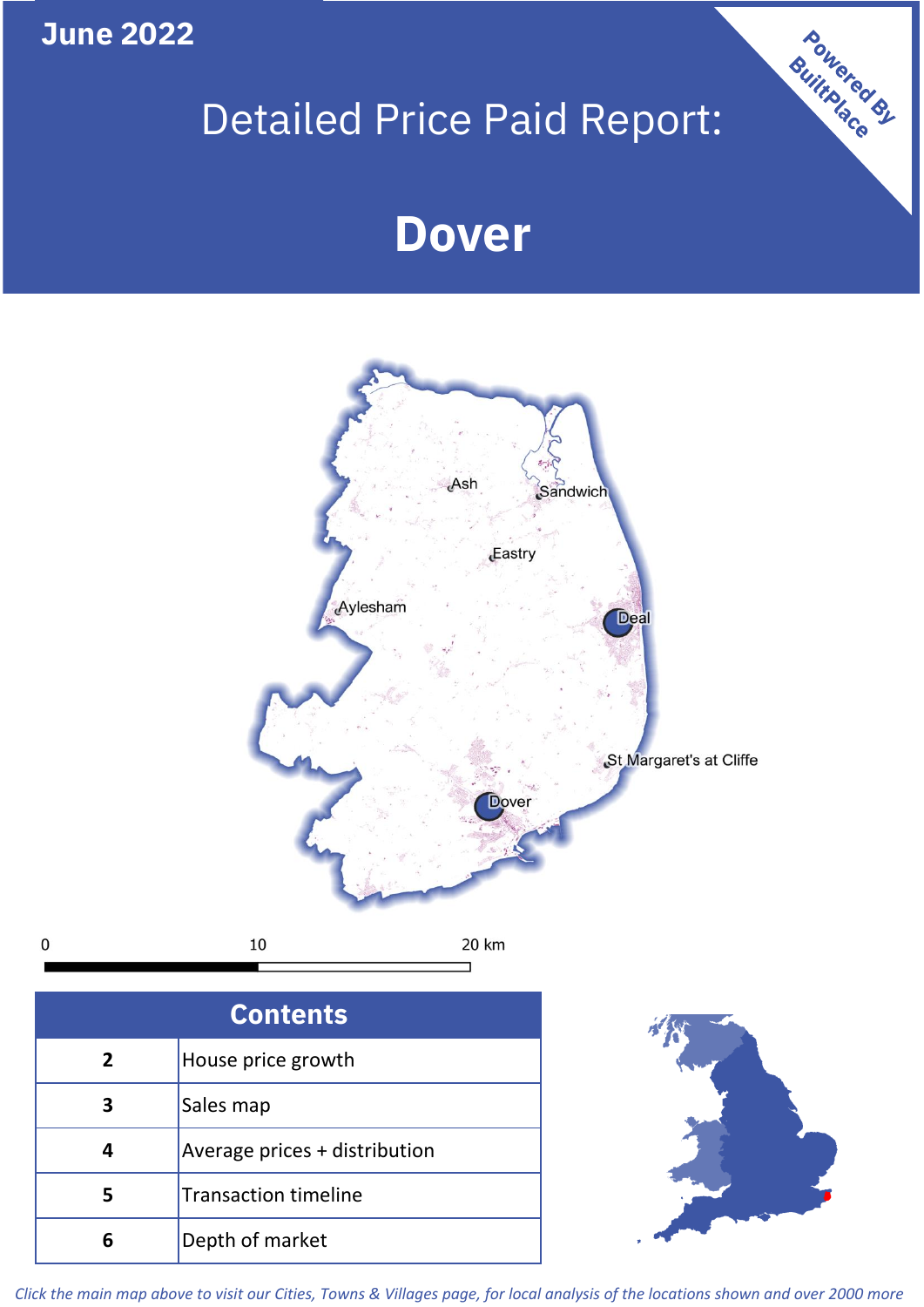# **Headline Data**

|                     | <b>Current level</b> | 3 month  | <b>Annual</b> | '5 vear  | 10 year |
|---------------------|----------------------|----------|---------------|----------|---------|
| <b>House prices</b> | £306,966             | 3.3%     | 12.3%         | 40.3%    | 100.8%  |
| <b>Transactions</b> | 2,070                | $-13.2%$ | 16.6%         | $-12.1%$ | 37.2%   |

# **House Price Growth (April 2022 data)**

#### *Annual Change in House Prices*



House prices in Dover grew by 12.3% in the 12 months to April 2022 (based on 3-month smoothed data). By comparison national house prices grew by 10.7% and prices in the South East grew by 11.5% over the same period.

Dover house prices are now 69.6% above their previous peak in 2007, compared to +60.7% for the South East and +52.9% across England.



#### *Year-To-Date Change in House Prices, December to April*

Local prices have grown by 5.4% in 2022 so far, compared to growth of 5.6% over the same period last year.

#### *Source: OS OpenData; UK House Price Index (Contains HM Land Registry data © Crown copyright)*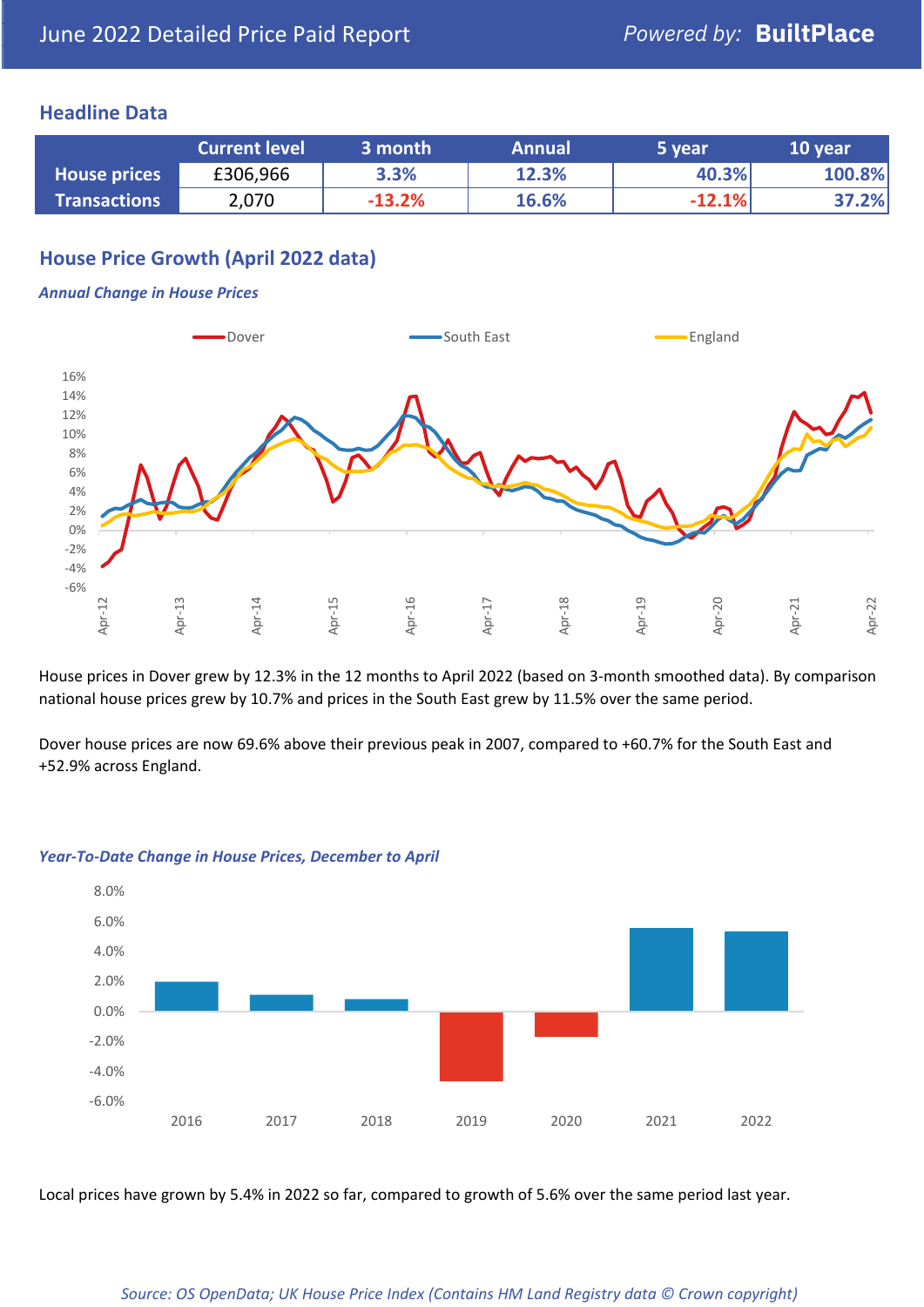# **House Price Map**

### *12 months to April 2022*



*Each point is one postcode, coloured by the average value relative to all sales in this local authority (price bands are LA-specific quintiles).*

# **Map Key**

| Min      | <b>Max</b> |                            |
|----------|------------|----------------------------|
| Up to    | £191,000   | 1st quintile / lowest 20%  |
| £191,000 | £249,000   | 2nd quintile               |
| £249,000 | £303,000   | 3rd quintile               |
| £303,000 | £397,000   | 4th quintile               |
| £397,000 | and over   | 5th quintile / highest 20% |

*Source: OS OpenData; UK House Price Index (Contains HM Land Registry data © Crown copyright)*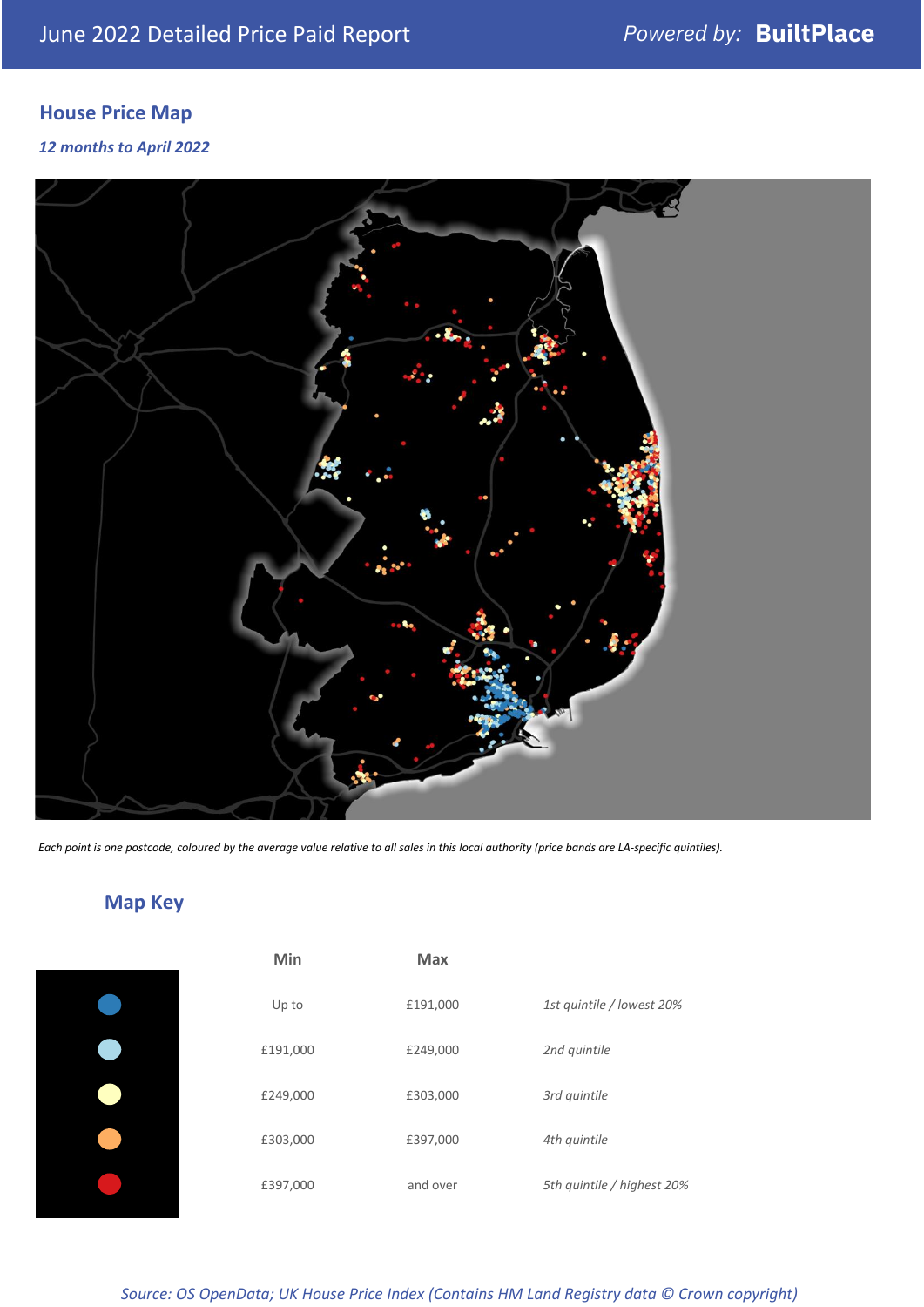# **Average House Price by Property Type**

### *12 months to April 2022*



|                 | <b>New</b> | <b>Second hand</b> |  |  |
|-----------------|------------|--------------------|--|--|
| <b>Flat</b>     | £281,302   | £179,533           |  |  |
| <b>Terraced</b> | £425,000   | £263,976           |  |  |
| Semi-detached   | £279,375   | £308,728           |  |  |
| <b>Detached</b> | £447,050   | £504,237           |  |  |

# **House Price Distribution by Year**

*All properties, by price band and calendar year (2020 = year to date)*

|                    | 1997 | 2002 | 2007 | 2012 | 2017 | 2019 | 2020 |
|--------------------|------|------|------|------|------|------|------|
| <b>Under £100k</b> | 88%  | 55%  | 7%   | 16%  | 4%   | 2%   | 0%   |
| £100-200k          | 11%  | 35%  | 61%  | 53%  | 34%  | 21%  | 17%  |
| E200-300k          | 1%   | 7%   | 22%  | 19%  | 37%  | 36%  | 33%  |
| £300-400k          | 0%   | 2%   | 7%   | 7%   | 15%  | 20%  | 29%  |
| £400-500k          | 0%   | 0%   | 2%   | 3%   | 6%   | 8%   | 6%   |
| <b>£500k-1m</b>    | 0%   | 0%   | 2%   | 2%   | 5%   | 12%  | 13%  |
| £1-2m              | 0%   | 0%   | 0%   | 0%   | 0%   | 1%   | 1%   |
| <b>Over £2m</b>    | 0%   | 0%   | 0%   | 0%   | 0%   | 0%   | 0%   |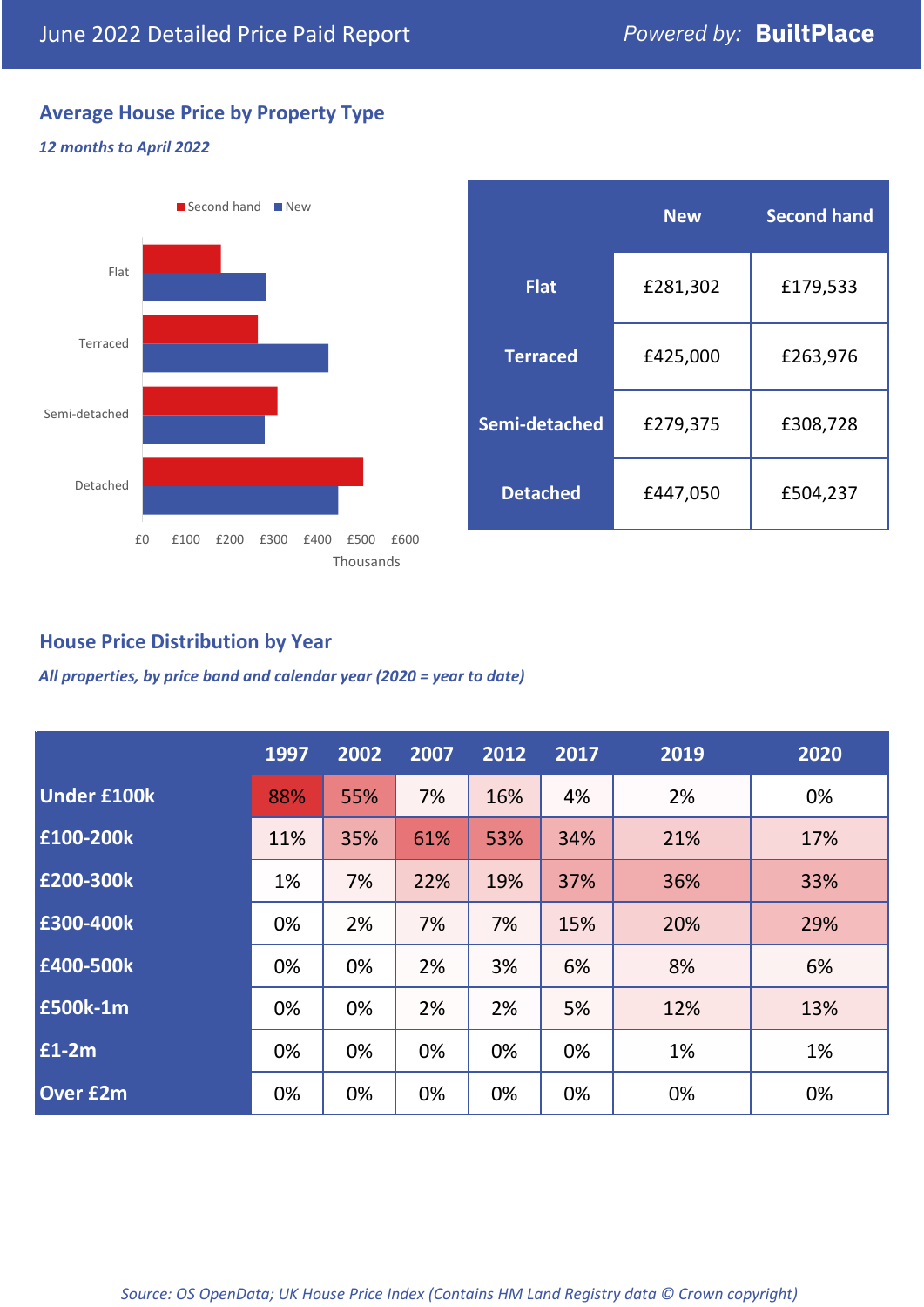# **Transactions (February 2022 data)**

*Annual Transactions, Indexed (2001-05 average = 100)*



There were 2,070 transactions in Dover during the 12 months to February 2022. This is 84% of the average from 2001-05 and suggests activity is below pre-downturn levels.

Transactions in Dover have fallen by 7.0% since 2014, compared to changes of -9.9% for South East and -7.7% for England.



#### *Cash and New Build Sales as % of Total, by Year*

*Note: The data on this page EXCLUDES transactions identified as transfers under a power of sale/repossessions, buy-to-lets (where they can be identified by a mortgage), and transfers to non-private individuals - i.e. it comprises only Land Registry 'A' data.*